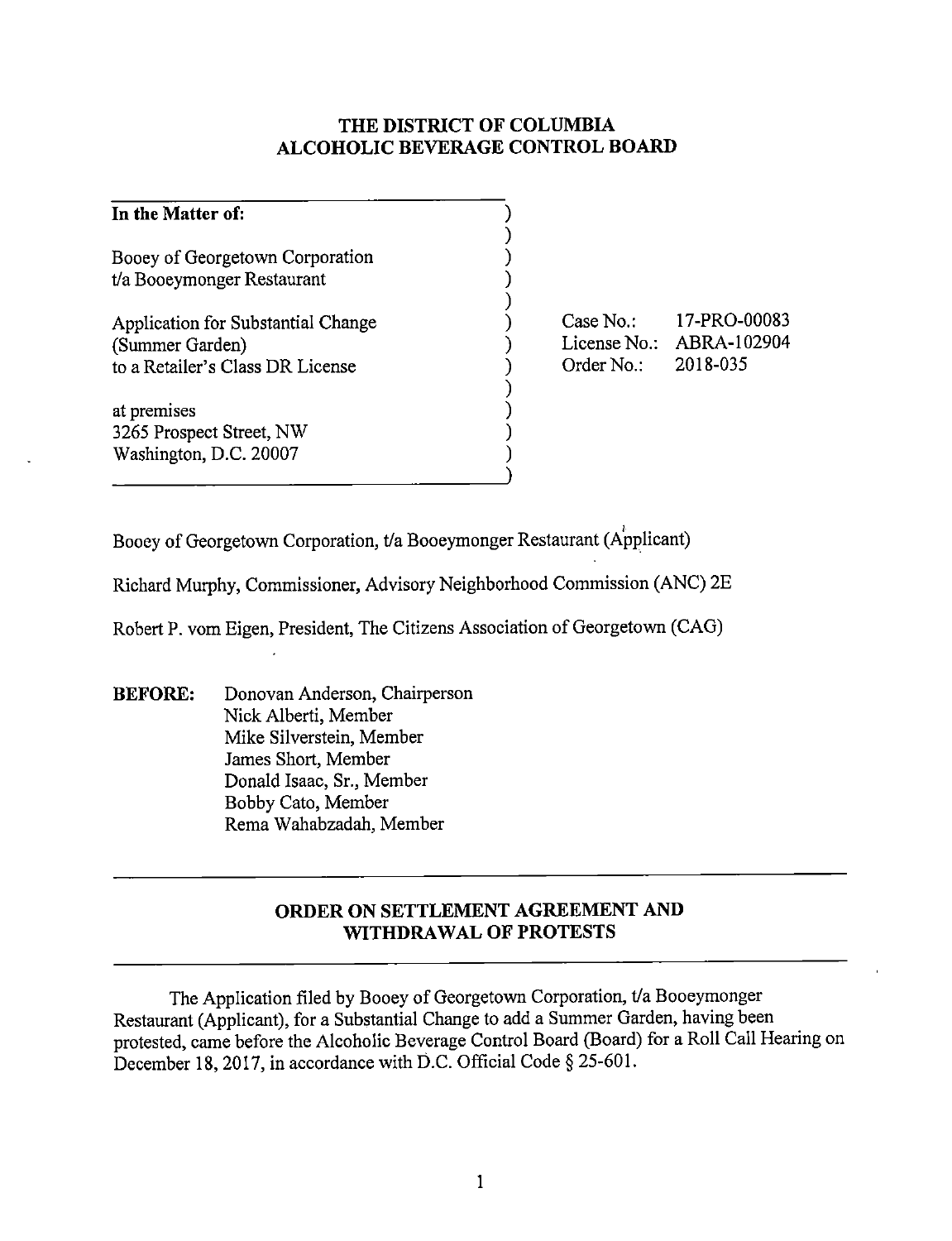The official records of the Board reflect that the Applicant, ANC 2E, and CAG entered into a Settlement Agreement (Agreement), dated January 11, 2018, that governs the operation of the Applicant's establishment.

The Agreement has been reduced to writing and has been properly executed and filed with the Board. The Applicant; Chairperson Richard Murphy, on behalf of ANC 2E; and Robert P. vom Eigen, on behalf of CAG; are signatories to the Agreement.

This Agreement constitutes a withdrawal of the Protests filed by ANC 2E and CAG.

Accordingly, it is this 31st day of January, 2018, **ORDERED** that:

- I. The Application filed by Booey of Georgetown Corporation, t/a Booeymonger Restaurant, for a Substantial Change to add a Summer Garden is **GRANTED;**
- 2. The Protests of ANC 2E and CAG in this matter are hereby **WITHDRAWN;**
- 3. The above-referenced Settlement Agreement submitted by the parties to govern the operations of the Applicant's establishment is **APPROVED and INCORPORATED**  as part of this Order, except for the following modifications:

Section 1 (Hours of Operation and Occupancy) - The start hours of operation for the Summer Garden and the Sidewalk Cafe "7:30 a.m." shall be replaced with "8:00 a.m."

Last Paragraph - First sentence, the language "to complain to the Board and request a Show Cause Hearing" shall be replaced with the language "to file a complaint with the Board."

The parties have agreed to these modifications.

4. Copies of this Order shall be sent to the Applicant, ANC 2E, and CAG.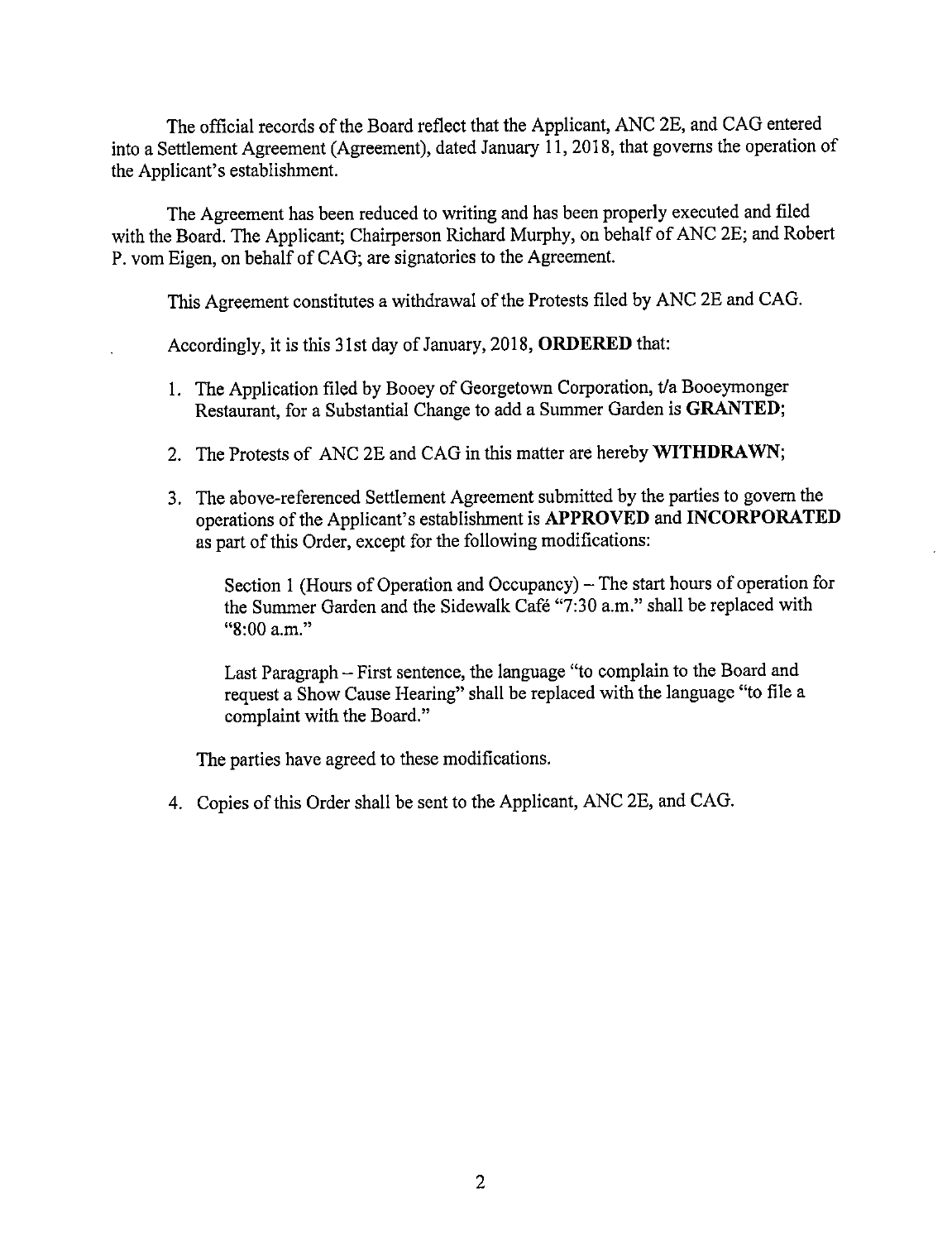District of Columbia Alcoholic Beverage Control Board

Donovan Anderson, Chairnerson Nick Alberti, Member Mike Silverstein, Member Fames Short, Member Donald Isadc, Sr. Member Bobby  $\mathfrak{C}$ ato, Member Rema Wahabzadah, Member

Pursuant to D.C. Official Code  $\S 25-433(d)(1)$ , any party adversely affected may file a Motion for Reconsideration of this decision within ten ( 10) days of service of this Order with the Alcoholic Beverage Regulation Administration, 2000 14<sup>th</sup> Street, N.W., Suite 400S, Washington, DC 20009.

Also, pursuant to section 11 of the District of Columbia Administrative Procedure Act, Pub. L. 90-6 14, 82 Stat. 1209, D.C. Official Code §2-5 10 (2001), and Rule 15 of the District of Columbia Court of Appeals, any party adversely affected has the right to appeal this Order by filing a petition for review, within thirty (30) days of the date of service of this Order, with the District of Columbia Court of Appeals, 430 E Street, N.W., Washington, D.C. 20001; (202/879-1010). However, the timely filing of a Motion for Reconsideration pursuant to 23 DCMR § 17 19.1 (2008) stays the time for filing a petition for review in the District of Columbia Court of Appeals until the Board rules on the motion. See D.C. App. Rule 15(b) (2004).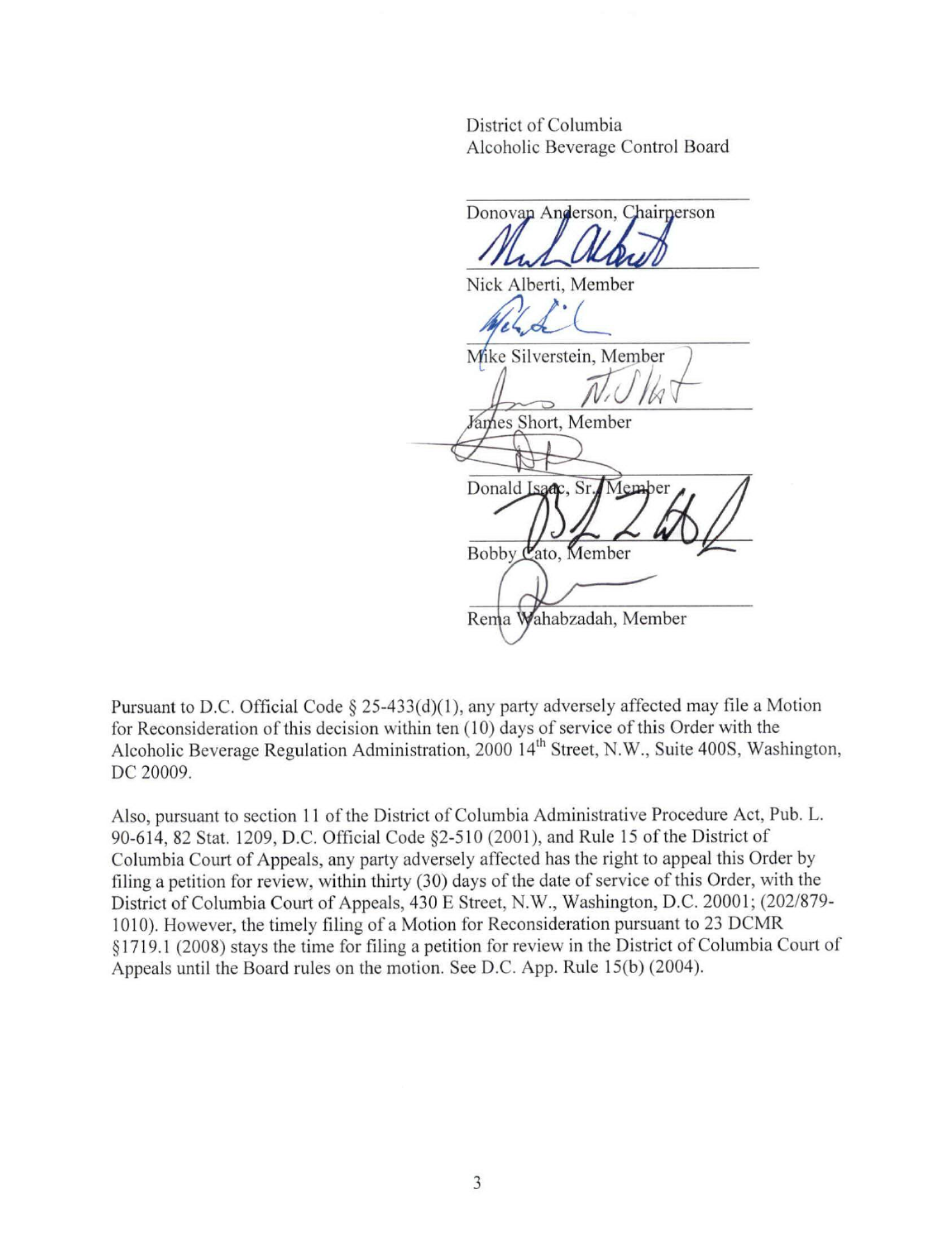## **SETTLEMENT AGREEMENT**

This Settlement Agreement (the "Agreement") is made this  $\vec{H}^2$  day of January, 2018, by and among Booey of Georgetown Corporation, trading as Booeymonger (the "Applicant"), Advisory Neighborhood Commission 2E (the "ANC") and the Citizens Association of Georgetown ("CAG").

 $\setminus$ WHEREAS, Applicant is the holder of License Number ABRA-102904 issued by the Alcoholic Beverage Regulation Administration of the District of Columbia (the "License"), which permits Applicant to sell alcoholic beverages at its premises located in the Georgetown neighborhood at 3265 Prospect Street, NW, Washington, D.C. on the northeast corner of Prospect and Potomac Streets.

WHEREAS, the License includes a Sidewalk Café endorsement that allows Applicant to operate a sidewalk cafe on public space on the Prospect Street side of the premises.

WHEREAS, Applicant has applied to the Alcoholic Beverage Control Board (the "Board") for the addition of a Summer Garden endorsement to the License, which would permit Applicant to operate a Summer Garden on the side of the premises that abuts Potomac Street.

WHEREAS, the ANC represents citizens who reside within the boundaries of ANC 2E, including the neighborhood surrounding Applicant's premises and wishes to insure that the sale of alcoholic beverages by Applicant will not adversely affect peace, order and quiet in the surrounding community.

WHEREAS, CAG is a citizens association incorporated under the laws of the District of Columbia whose membership is open to all residents of the Georgetown community.

1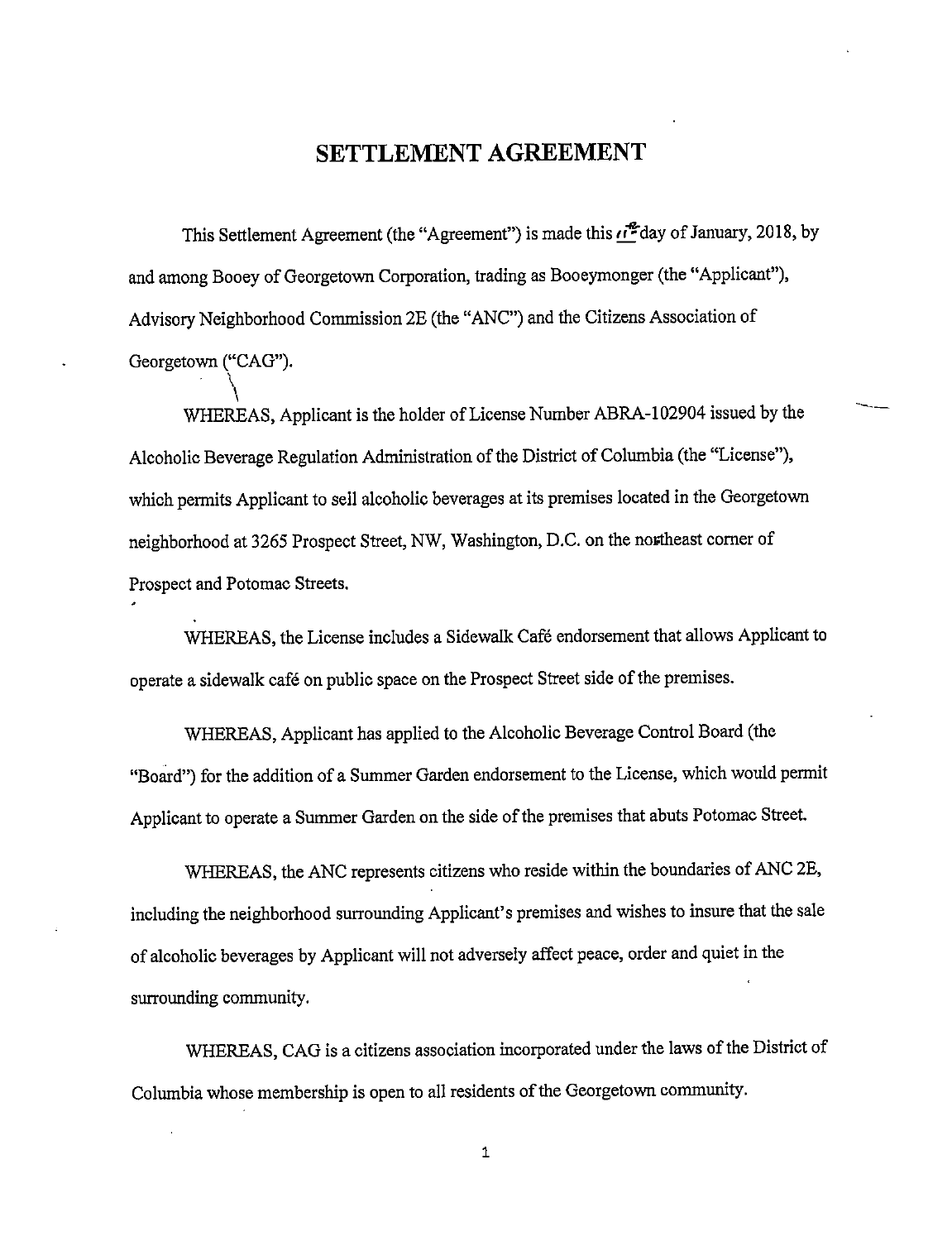WHEREAS, in order to obtain written approval of its application for a substantial change to the License from both the ANC and CAG, Applicant has agreed to enter into this Settlement Agreement, which sets forth the following commitments made by Applicant.

NOW, THEREFORE, in consideration of the agreements set forth herein, the parties hereto mutually agree as follows:

- 1. Hours of Operation and Occupancy. The hours of operation inside the premises and the hours of alcoholic beverage sales/service/consumption inside the premises shall remain as currently listed in the License. The hours of operation for the Summer Garden and the Sidewalk Cafe shall be as follows:
	- a. Sunday  $-$  Thursday 7:30 am  $-$  9:00 pm
	- b. Friday and Saturday  $7:30$  am  $-10:00$  pm.

The hours of alcoholic sales/service/consumption for the Summer Garden and the Sidewalk Cafe shall be as follows:

- a. Sunday Thursday  $10:00$  am  $-9:00$  pm
- b. Friday and Saturday  $10:00$  am  $-10:00$  pm.

Applicant shall not at any time permit occupancy of the Summer Garden and Sidewalk Cafe and the adjacent public spaces to exceed the aggregate number of persons permitted by the License to be seated in the Summer Garden and Sidewalk Cafe.

2. Monitoring and Manner of Service. Applicant shall allow alcoholic beverages to be consumed only in plastic cups provided by Applicant and shall monitor the Summer Garden and the Sidewalk Cafe no Jess frequently than once every 15 minutes to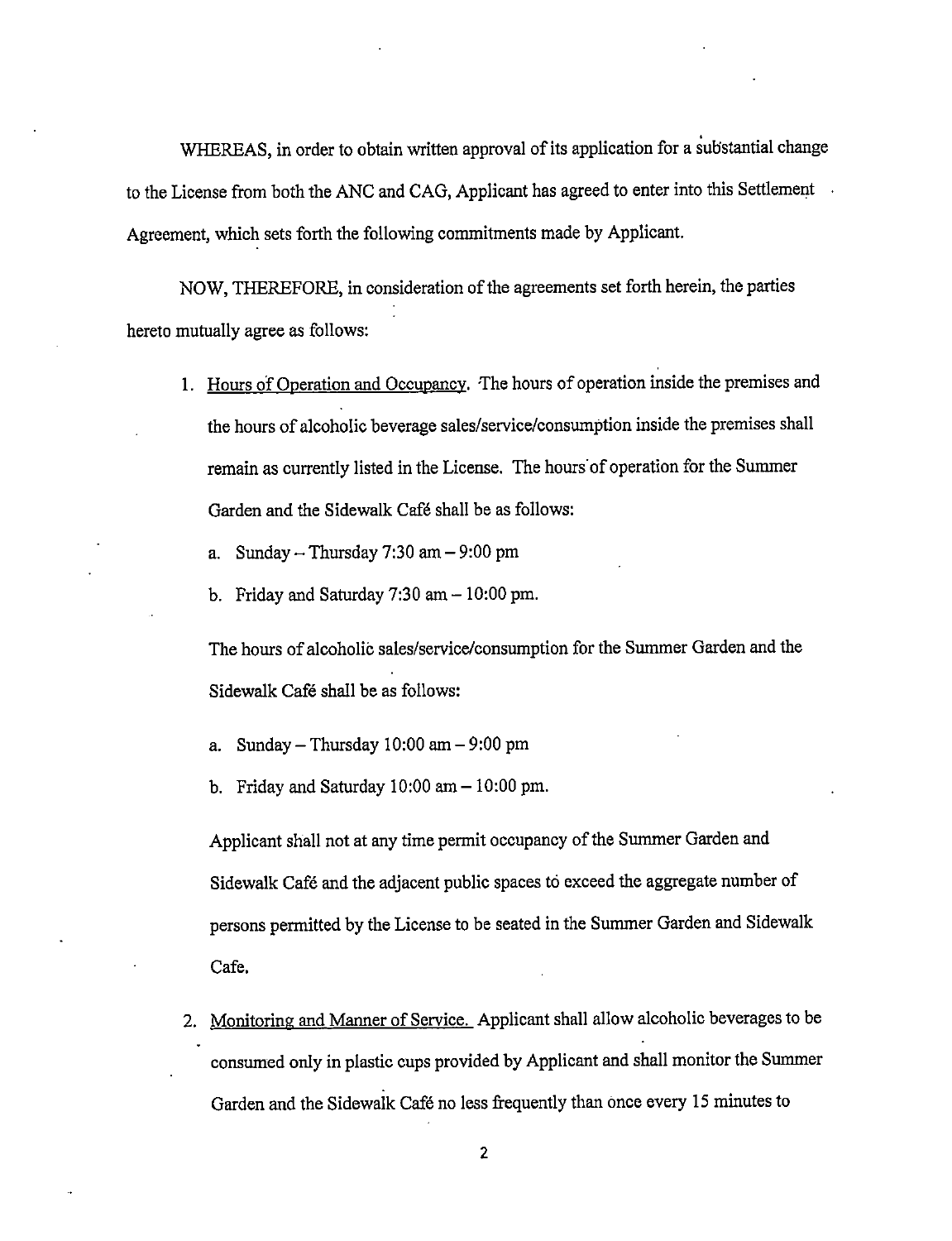confirm that alcoholic beverages are being consumed only by customers of the . Applicant and that all litter and other debris is being picked up promptly.

- 3. Trash Removal. Applicant shall never permit trash, garbage or litter to be placed outside the premises in unprotected bags, cans or containers and shall insure that all legal refuse containers are emptied by a commercial garbage removal service at least twice a week. Applicant shall take steps to insure that no part of the premises harbors rats or other vermin. Applicant shall faithfully comply with all District of Columbia regulations concerning trash removal and sanitation.
- 4. Deliveries. Applicant will schedule all alcohol vendor deliveries to take place no earlier than 8:00 am.
- 5. Disposal of Bottles and Cans. There shall be no dumping of bottles and cans outside the premises between the hours of 10:00 pm and 8:00 am.

The parties agree that the commitments set forth above shall be treated as conditions of the License and that any failure of Applicant to adhere to said commitments would constitute grounds for the ANC to complain to the Board and request a Show Cause Hearing pursuant to D.C. Official Code §25-447. Prior to submitting such a complaint, however, the ANC shall notify the Applicant of the alleged breach of this Agreement and afford Applicant seven (7) calendar days in which to cure the alleged breach. Notice of an alleged breach shall be provided in writing and hand delivered to Applicant at the premises.

IN WITNESS WHEREOF, the undersigned parties have executed this Agreement as of the date first above written,

[Signatures on following page]